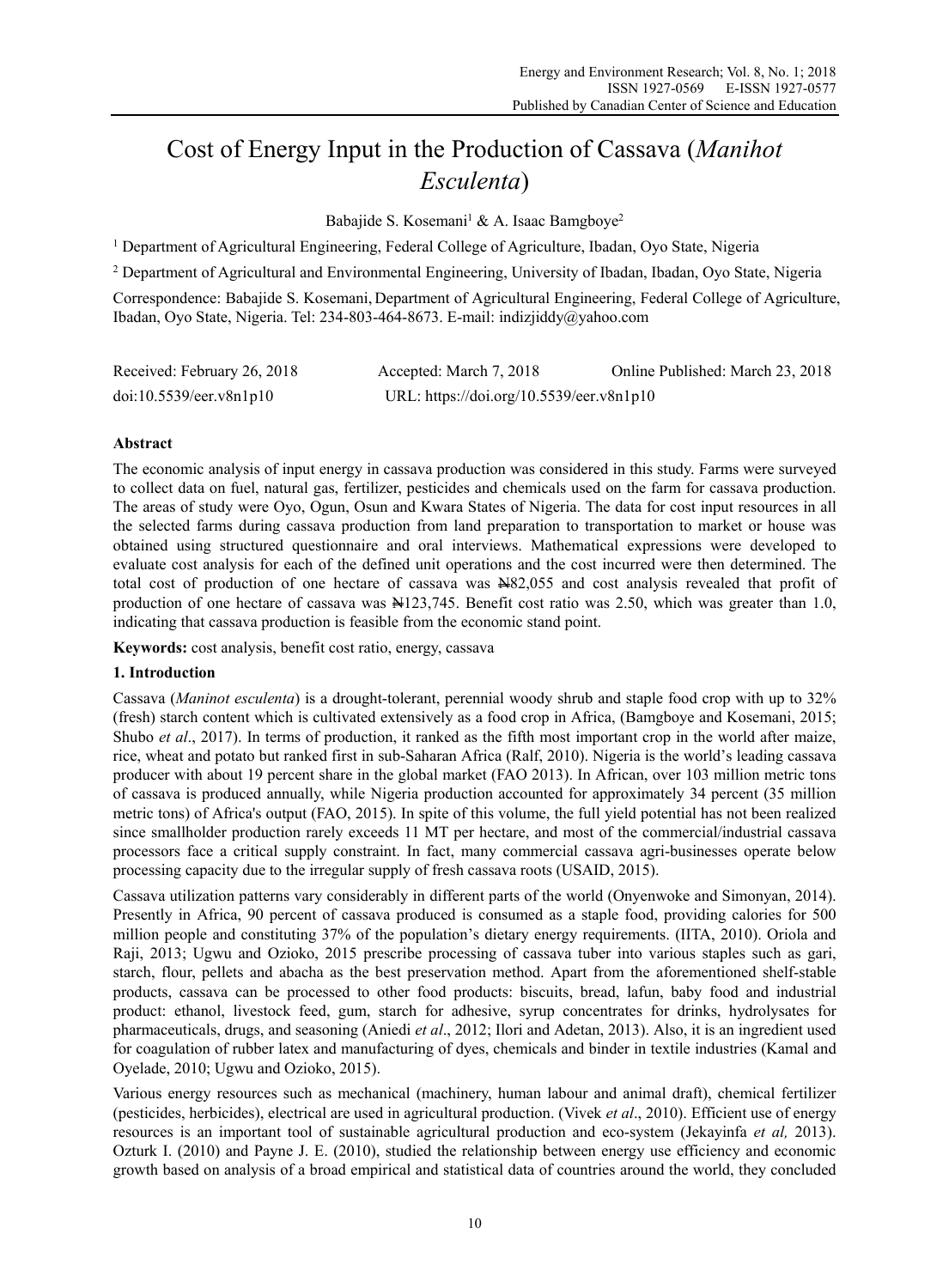that economic output and energy consumption are linked. Also, Mousavi-Avval *et al*, 2011 reported that presently, productivity and profitability of agricultural production depends on level of energy consumption. Efficient use of energy resources reduces production costs, which boosts factor productivity and therefore economic growth (Vivid Economic, 2013).

Therefore, this study aims at determining the cost of energy resources used at each stages of production in cassava production, identify areas of high cost input which affect the productivity and evaluate the profitability of cassava production in Nigeria.

# **2. Materials and Methods**

# *2.1 Research Farms Used for Investigation*

The areas of study covered Oyo, Ogun, Osun and Kwara States of Nigeria. Ten (10) established farms were purposely selected for this research work. Four farms were selected in Oyo States, while two farms were surveyed in Ogun, Osun, and Kwara States.

# *2.2 Cost Analysis Procedures*

Data on cost of energy resources, such as human labour, fuel, machinery, biological, N.P.K fertilizer and herbicide used for cassava production were obtained from selected farms through field surveys, direct measurements, interviews with farmers and structured questionnaires. The amounts of inputs used in the production of cassava were estimated based on unit operations.Mathematical expressions were used to obtain the amount spent on various stages of production. Data obtained were analysed statistically.

# *2.3 Method of Cost Evaluation of Cassava Production*

To calculate the amount spent on each unit operation, quantitative data on operating conditions was required for each unit operation. The measured parameters for estimating amount spent on each unit operation are as shown in Table 1.

| S/N | <b>Operation</b>       | <b>Required Parameter</b>                        |
|-----|------------------------|--------------------------------------------------|
| 1   | Land preparing         | Quantity of fuel used, l.                        |
|     |                        | Number of person involved.                       |
|     |                        | Time taken for preparing the land, h             |
| 2   | Stem harvesting        | Time taken for stem cutting, h                   |
|     |                        | Number of person involved.                       |
| 3   | Planting               | Number of person involved in planting.           |
|     |                        | Time taken to plant the stem, h                  |
|     |                        | Quantity of stem required to plant 1 ha.         |
| 5   | Fertilizer application | Number of person involved.                       |
|     |                        | Time taken to apply the fertilizer, h            |
|     |                        | Quantity of fertilizer required, kg.             |
| 6   | $Inter - row Weeding$  | Number of person involved.                       |
|     |                        | Time taken for the weeding, h                    |
|     |                        | Quantity of chemical required, l                 |
| 7   | Harvesting             | Number of person involved.                       |
|     |                        | Time taken for the harvesting, h                 |
| 8   | Transportation         | Number of person involved.                       |
|     |                        | Time taken to load and offload cassava tubers, h |
|     |                        | Quantity of fuel used, l                         |

Table1. Measured Parameters for Evaluating Cost Input in Cassava Production

### **Land Preparation**

The quantity of fuel used in land clearing, primary tillage, and secondary tillage was obtained from direct measurement in the farms. The cost of each operation was obtained by multiplying the total amount of fuel used in litres by the unit price of fuel, and the value obtained was added to the labour cost of the tractor operator. Land preparation cost was denoted as  $C_{1c}$  and calculated from equation 1.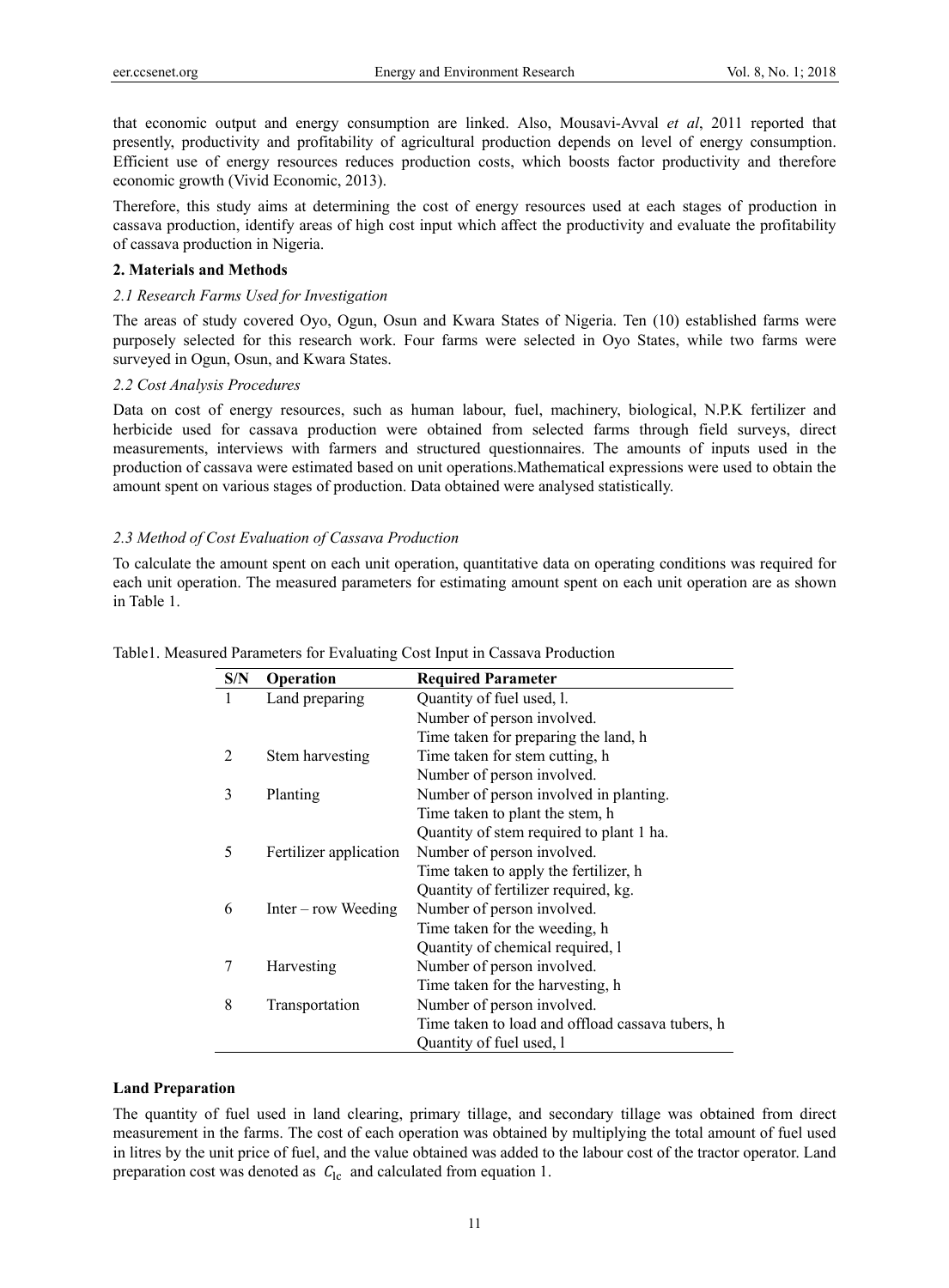$$
C_{lc} = ((Q_f \times P_f) + C_l + C_{hm}))
$$
\n(1)

Where:

 $Q_f =$  Quantity of fuel used (L)  $P_f$  = price of fuel per litre ( $\angle$ )  $C_l = Operator$  labour cost  $(\frac{M}{l})$  $C_{hm} = Cost of hiring machinery (A)$ 

Unit price diesel fuel is  $# 140.00$  per litre

# **Stem Harvesting and Gathering**

The stem used for planting were either obtained from the previous season or purchased. The quantity of cassava stem required, cost of one bundle, number of people required to gather the stem, and their cost of labour were obtained. The cost stem was denoted has  $C_{sa}$  and obtained from equation 2a and 2b.

When the stem was obtained from previous season

$$
C_{sg} = C_l \times N_l \tag{2a}
$$

When the stem was purchased

$$
C_{sg} = (Q_{cb} \times C_b) \tag{2b}
$$

Where:

 $C_l = Cost of labour per hectare (M)$  $N_l$  = No of labour required  $Q_{cb} =$  No of cassava stem bundles required  $C_b = Cost of one bundle (M)$ Unit price of stem bundle is  $N_{250}$ 

### **Planting**

Planting was done manually with cutlass. Cassava was planted from stem cuttings of about 20 cm in length. The cost of labour for planting cassava stem per hectare was obtained from the farmer.

$$
C_p = (N_l \times C_l) \tag{3}
$$

### **Weed Control**

Amount spent on weeding operation consists of manual and chemical energy (herbicide) cost. Data on quantity of herbicide, quantity of quantity of fuel, Cost of machinery, number of people involved and cost of labour per hectare was obtained and used in the computation of the cost. Cost of weeding was denoted as  $C_{\text{wc}}$  and calculated from Equations 4a and 4b.

When it is done using hoe

$$
C_w = (N_p \times C_l) \tag{4a}
$$

When Knapsack sprayer is used

$$
C_{\mathbf{w}} = \{ (N_p \times C_l) + (P_h \times Q_h) \} \tag{4b}
$$

Where:

 $Q_h =$  Quantity of herbicide (litre)  $C_h = Cost of herbicide (A/litre)$ 

The cost of 1 litre of herbicide or pesticide was  $\frac{N}{1200}$ 

### **Fertilizer Application**

Equation 5 was used to obtain the cost of applying fertilizer in various farms.

$$
C_{fer} = \{ (Q_{fer} \times C_{fer}) + C_l \}
$$
 (5)

Where:

 $Q_{fer} =$  Quantity of fertilizer used (Kg)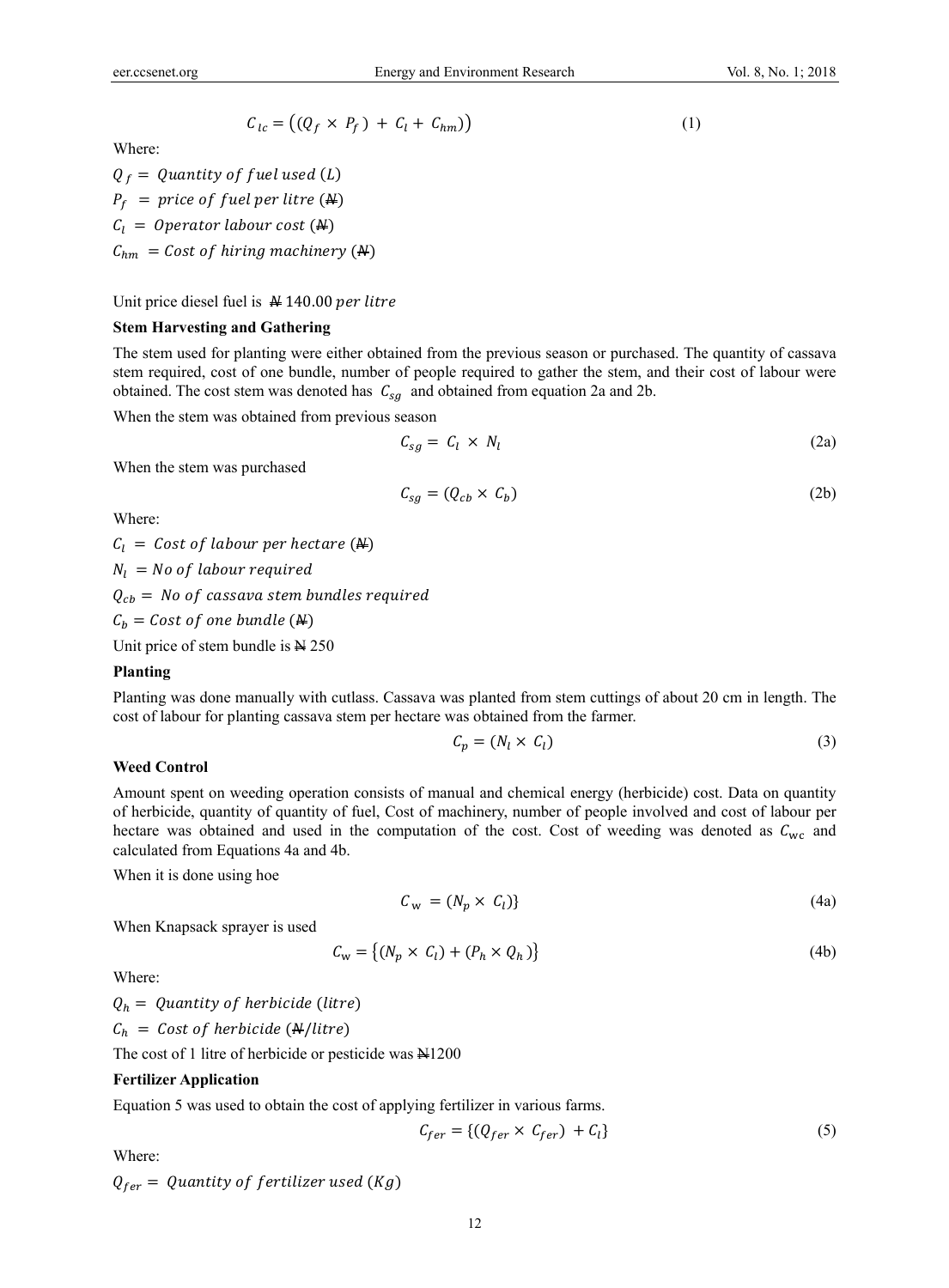# $C_{fer}$  = Cost of fertilizer ( $\frac{N}{kg}$

# **Harvesting of cassava tubers**

The total cost of harvesting the cassava root per hectare was obtained from the farmers. It involves the cost of harvesting and de-stumping the cassava root. The cost was denoted as  $C_{\text{ch}}$ .

$$
\mathcal{C}_{ch} = (N_l \times \mathcal{C}_l). \tag{6}
$$

### **Transportation**

Transportation cost was obtained from the labour cost of loading the cassava on the farm, off loading at the industry and the quantity of fuel used in the transportation. This was obtained from the equation 7.

$$
\mathcal{C}_{tr} = \{ (Q_f \times P_f) + (C_{hv} + C_{load}) \} \tag{7}
$$

Where:

### $C_{load}$  = labour cost of loading and off loading

#### *2.4 Economic Indicators*

Gross return, net income and benefit-cost ratio as economic indicators were calculated based on the existing price of the inputs and outputs. Gross return, net income and benefit-cost ratio were calculated using Equations 8 to 10 (Ozkan *et al*., 2004; Canakci *et al*., 2005):

$$
Gross return = (Grain yield \times Grain price) (\mathbb{A}/ha)
$$
\n(8)

The net income of production = (Gross return - Total Expenditure)  $(\frac{M}{h})$  (9)

Benefit Cost Ratio = 
$$
\frac{\text{The net income of production}}{\text{Total expenditure per hectare}}
$$
 (10)

#### **3. Results and Discussion**

### *3.1 Result and Discussion*

The cost of energy inputs used in the production of cassava, total expenditure, gross return, and net income are shown in Table 1. It was observed that total expenditure per hectare varied from N64,698 to N98,200. The variation was due to the different amount of biological energy input, chemical energy input and difference in method of equipment acquisitions. Gross return and net income per hectare varied from N170,000 to N240,000 and N91,100 to N154,202, respectively. Variation in gross return and net income was due the variation in farm size, level of mechanization, quality of cassava cultivars used, and quantity of fertilizer applied.

The average total expenditure for cassava production per hectare was  $\frac{120,055}{10,055}$ , as shown in Table 2. This is lower than  $\frac{127}{871}$  and 113,554 obtained in Cross rivers and Akwa Ibom States of Nigeria by James *et al.*, (2011) and Ebukiba (2010) for cassava production. Low expenditure for cassava production in this study was attributed to higher farm size and level of mechanisation. It was observed that in all the farms, the amount spent on manual energy resources was the highest. Averagely, the amount spent on manual energy was  $\text{H}35,056$  $(42.72%)$  of the total cost input, as shown Table 3. This value is lower than  $\frac{1883,370}{65.2\%}$  obtained by James *et al.,* (2011). Higher amount spent on labour by James *et al.,* (2011) was attributed to low level of mechanisation. Farmers depend on hired labour for various farm operations which in turn increases the cost of production. The amount spent on biological energy (cassava stem) and machinery were  $\text{H11,325}$  (13.80%) and  $\text{H11,200}$  (13.65%), respectively, as shown in Table 3 and Figure 1. On nitrogen, phosphorus and potassium fertilizer,  $\frac{10}{141}$  (7.48%) was spent each. This was because, all the farmers in the study areas used NPK fertilizer of ratio 50:50:50. Generally in all the farms, the amount spent on agro-chemicals was the least. The average amount spent on agro-chemicals from the total cost was  $\frac{11,470}{1.79\%}$ .

Operation wise, cost of inputs used in cassava production is shown in Table 3. The amount spent on fertilizer application was the highest in most of the farms and followed by land preparation. The average amount spent on fertilizer application and land preparation were N21,465 (26.16%) and N15,700 (19.13%) of the total expenditure, respectively as shown in Table 4 and Figure 2. High amount spent on fertilizer application and land preparation was attributed to high price of fertilizer and fuel in Nigeria. On stem gathering and planting operations, N13,305 (16.21%) was spent. Also, the average cost of harvesting and transporting the cassava tubers to the market were  $\text{\&}13,420$  (16.35%) and  $\text{\&}11,465$  (13.97%), respectively. The least amount of  $\text{\&}6700$  (8.16%) was spent on weeding in the entire surveyed farm.

The average gross return obtained per hectare was N205,800 as shown in Table 5. This was closer to N213,238 obtained by Oduntan *et al*.,(2012) for cassava production in Ondo State, Nigeria. The average net income per hectare was N123,745. This was similar to the findings by James *et al.*, (2011) of (N123,160). Ethah and Angba,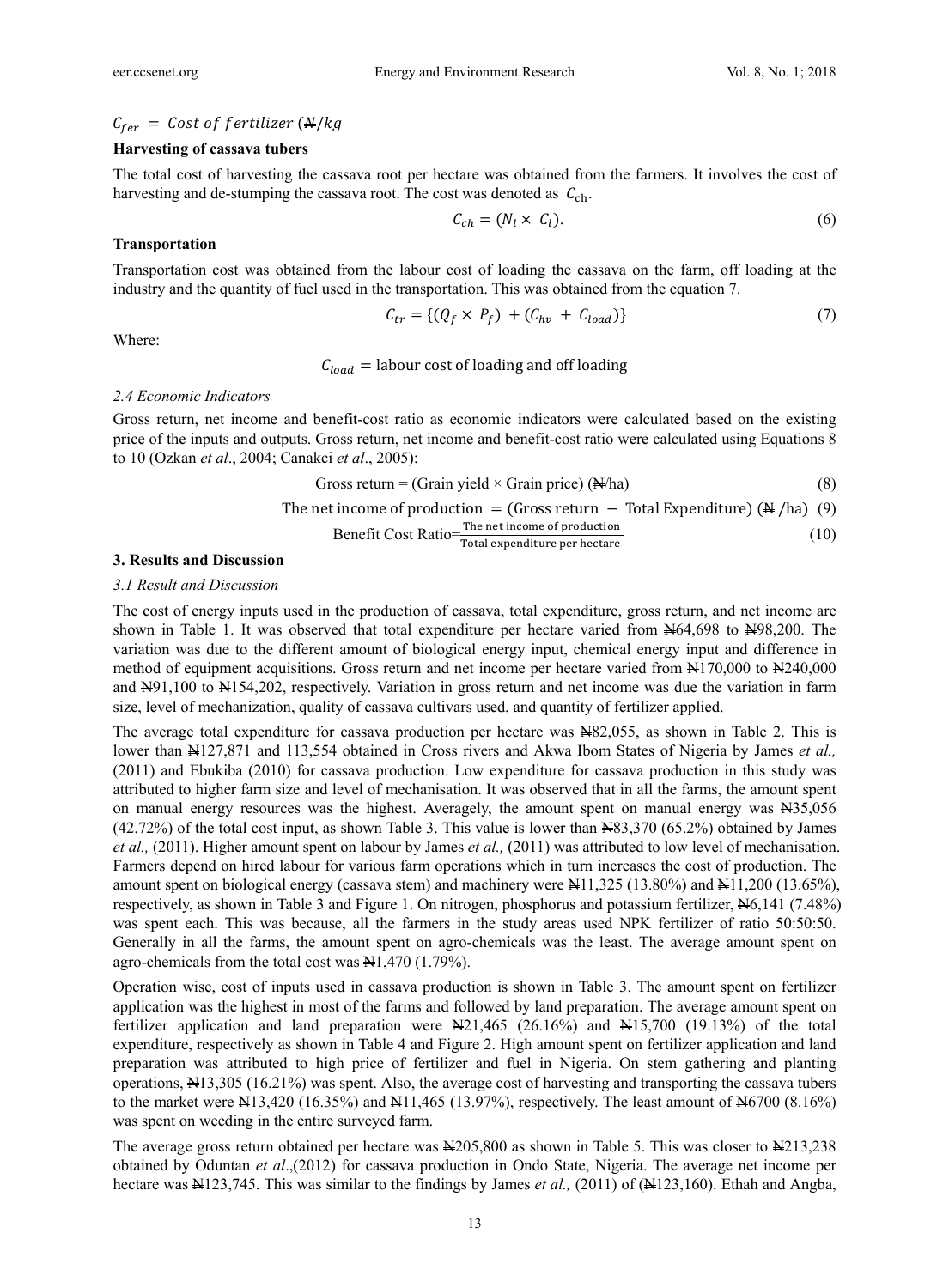(2016) obtained N137,869, which was also relatively closer to the finding in this study. The benefit-cost ratio from cassava production was 2.50, as shown in Table 5, since this value is greater than 1, cassava production in the area of study is a profitable venture. This value of benefit-cost ratio was compared and found to be consistent with findings reported by other authors for cassava production, such as 2.30 (Zaknayiba *et al*., 2014), 2.02 to 2.18 (Oduntan, *et al*., 2012) and 2.97 (NzehEmeka and Ugwu, 2014).

Table 2. Economic analysis of input energy in cassava production per hectare (N/ha)

| <b>Energy resources</b> | farm 1  | farm 2  | farm 3  | farm 4  | farm 5  | farm 6  | farm 7  | farm 8  | farm 9                   | farm 10 |
|-------------------------|---------|---------|---------|---------|---------|---------|---------|---------|--------------------------|---------|
| Human Labour            | 25720   | 30220   | 29200   | 31390   | 32615   | 27970   | 56502   | 32500   | 53300                    | 31150   |
| Machinery               | 14000   | 14000   | 14000   | 14000   | 14000   | 14000   | ۰       | 14000   | $\overline{\phantom{a}}$ | 14000   |
| Fuel                    | 4480    | 7280    | 5600    | 4760    | 7000    | 4480    | 700     | 5600    | 700                      | 5200    |
| Agro-chemicals          | 2000    | 1200    | 2000    | 1100    | 1000    | 2200    | 1000    | 2200    | 1000                     | 1000    |
| Nitrogen Fertilizer     | 3666    | 7333    | 3666    | 5500    | 5500    | 5500    | 9166    | 5500    | 6416                     | 9166    |
| Phosphorus              |         |         |         |         |         |         |         |         |                          |         |
| Fertilizer              | 3666    | 7333    | 3666    | 5500    | 5500    | 5500    | 9166    | 5500    | 6416                     | 9166    |
| Potassium               |         |         |         |         |         |         |         |         |                          |         |
| Fertilizer              | 3666    | 7333    | 3666    | 5500    | 5500    | 5500    | 9166    | 5500    | 6416                     | 9166    |
| Biological<br>Energy    |         |         |         |         |         |         |         |         |                          |         |
| (cassava stem)          | 11300   | 11000   | 10000   | 12500   | 10000   | 11750   | 12500   | 11750   | 11200                    | 11270   |
| Total expenditure       | 64698   | 86699   | 71798   | 80250   | 81115   | 78900   | 98200   | 79550   | 89248                    | 90098   |
| Gross return (yield     |         |         |         |         |         |         |         |         |                          |         |
| cost)                   | 200,000 | 240,000 | 226,000 | 190,000 | 224,000 | 170,000 | 220,000 | 184,000 | 184,000                  | 220,000 |
| Net return              | 135302  | 153301  | 154202  | 109750  | 142885  | 91100   | 121800  | 104450  | 94752                    | 129902  |

Table 3. Average energy input cost in the production cassava from the farms (N/ha)

| Input                                                                                    | Cost N                 |
|------------------------------------------------------------------------------------------|------------------------|
| Human Labour                                                                             | 35056                  |
| Machinery                                                                                | 11200                  |
| Fuel                                                                                     | 4580                   |
| Agro-chemicals                                                                           | 1470                   |
| Nitrogen fertilizer                                                                      | 6141                   |
| Phosphorous fertilizer                                                                   | 6141                   |
| Potassium fertilizer                                                                     | 6141                   |
| Biological energy (Cassava stem)                                                         | 11,326                 |
| Total expenditure                                                                        | 82,055                 |
| <b>Biological energy</b><br>(Cassava stem)<br>Potassium<br>13.80%<br>fertilizer<br>7.48% |                        |
| Phosphorous<br>fertilizer<br>7.48%<br>Nitrogen fertilizer<br>7.48%<br>Fuel               | Human Labour<br>42.72% |
| 5.58%<br>Agro-chemicals<br>Machinery<br>1.79%<br>13.65%                                  |                        |

Figure 1. Pie Chat of the Energy Input Cost in the Production of Cassava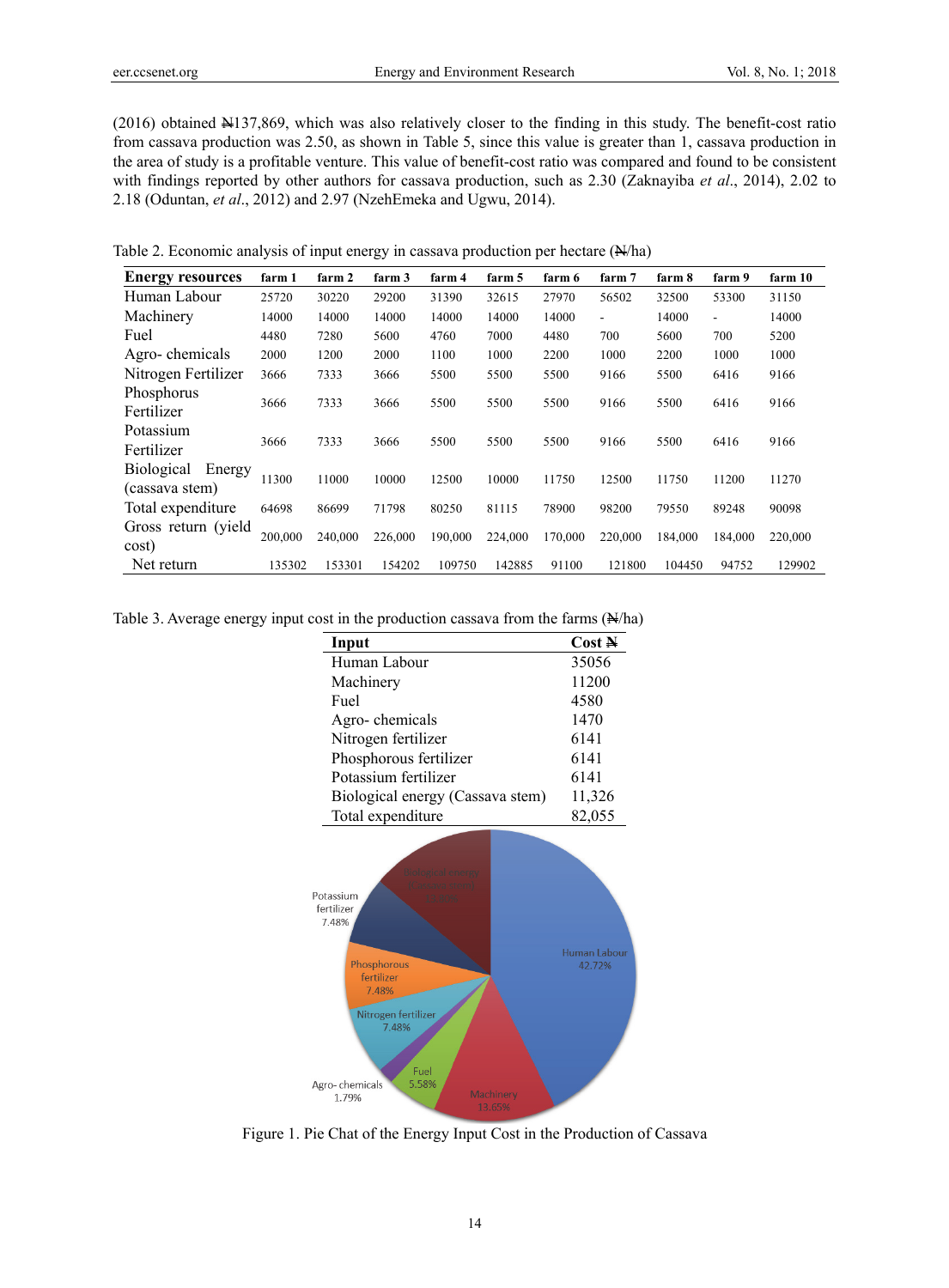|  |  | Table 4. The operation –wise energy input cost in the production of cassava $(N/ha)$ |  |
|--|--|--------------------------------------------------------------------------------------|--|
|  |  |                                                                                      |  |
|  |  |                                                                                      |  |
|  |  |                                                                                      |  |

| Operation                 | Farm 1  | Farm 2  | Farm 3  | Farm 4  | Farm 5  | Farm 6  | Farm 7  | Farm 8  | Farm 9  | Farm 10 |
|---------------------------|---------|---------|---------|---------|---------|---------|---------|---------|---------|---------|
| Land preparation          | 12000   | 14500   | 14000   | 15000   | 14000   | 12100   | 22000   | 15900   | 22400   | 15100   |
| gathering<br>Stem<br>and  | 13000   | 14000   | 11500   | 14550   | 12200   | 13000   | 14500   | 13500   | 13500   | 13300   |
| planting                  |         |         |         |         |         |         |         |         |         |         |
| Weeding                   | 4800    | 8500    | 8500    | 5500    | 6900    | 6500    | 8200    | 6000    | 4900    | 7200    |
| Fertilizer application    | 13398   | 25999   | 13398   | 19700   | 22015   | 19700   | 26000   | 19700   | 23248   | 31498   |
| Harvesting                | 12000   | 13000   | 13200   | 14000   | 13500   | 14500   | 14000   | 14000   | 13500   | 12500   |
| Transportation            | 9500    | 10700   | 11200   | 11500   | 12500   | 13100   | 13500   | 10450   | 11700   | 10500   |
| Total expenditure         | 64698   | 86699   | 71798   | 80250   | 81115   | 78900   | 98200   | 79550   | 89248   | 90098   |
| Gross Return (yield cost) | 200,000 | 240,000 | 226,000 | 190,000 | 224,000 | 170,000 | 230,000 | 184.000 | 184,000 | 220,000 |

Table 5. Average energy cost analysis of cassava production in each stage of production

| Operation                   | Cost N |
|-----------------------------|--------|
| Land preparation            | 15,700 |
| Stem gathering and Planting | 13,305 |
| Weeding                     | 6700   |
| Fertilizer application      | 21,465 |
| Harvesting                  | 13,420 |
| Transportation              | 11,465 |
| Total expenditure           | 82,055 |



Figure 2. A pie chat of average energy cost analysis of cassava production in each stage of production

Table 5. Economic analysis of cassava production in Nigeria

| Cost and return components                   | Unit | <b>Value</b>                           |
|----------------------------------------------|------|----------------------------------------|
| Total gross value of production (yield cost) |      | $\mathbb{N}$ ha <sup>-1</sup> 205,800  |
| Total cost of production                     |      | $\mathbb{N}$ ha <sup>-1</sup> 82,055   |
| Net income                                   |      | $\mathbf{\&}$ ha <sup>-1</sup> 123,745 |
| Benefit cost ratio                           |      | 2.50                                   |

# **4. Conclusions**

The total cost of energy input in cassava production per hectare was N82,055, with a profit margin of N123,745. Benefit cost ratio was 2.50, indicating feasibility of cassava production from the economic point of view.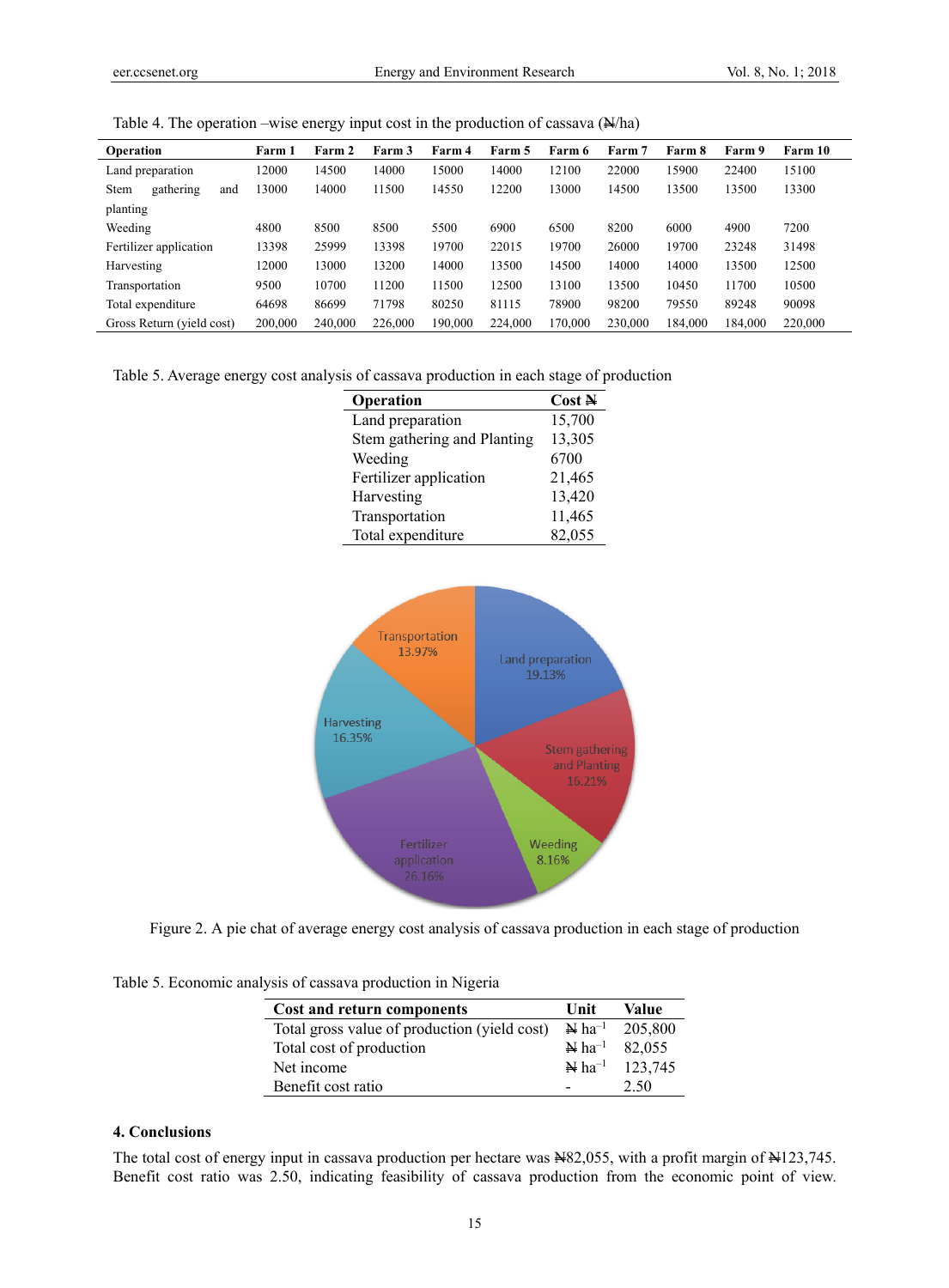Increasing the level of mechanization of the farms, using high yielding variety of stem and optimum use of fertilizer will further increase the profitability of cassava production.

### **References**

- Aniedi, O. E., Linus O. A., Ime A. E., & Benjamin E. (2012). Mechanization of cassava peeling. *Research Journal in Engineering and Applied Sciences, 1*(5), *334-337.*
- Bamgboye, A. I., & Kosemani, B. S. (2015). Energy Input in the Production of Cassava. *Energy and Environment Research, 5*(1), 42-48. http://dx.doi.org/10.5539/eer.v5n1p42
- Canakci, M., Topakci, M., Akinci, I., & Ozmerzi, A. (2005). Energy use pattern of some field crops and vegetable production: case study for Antalya region, Turkey. *Energy Conversion and Management, 46*, 655-66*.* https://doi.org/10.1016/j.enconman.2004.04.008
- Ekubika, E. (2010). Economic analysis of cassava production farming in AkwaIbom State, Nigeria. Journal of *Agriculture, Biology. Animal sciences, 4*(2), 24-31.
- Ettah, O. I., Angba, & Austine, O. (2016). Analysis of Cost and Returns among Cassava Farmers in Cross River State, Nigeria. *International Journal of Science and Research (IJSR), 5*(11), 111-114. https://doi.org/10.21275/ART20162150
- FAO (Food and Agriculture Organization of the United Nations). (2013). FAOSTAT Online Statistical Database. Accessed on 01/07/2013. http://faostat.fao.org.
- FAO, Statistics Division (FAOSTAT). (2015). *Production statistics*. Retrieved from https://faostat3.fao.org/download/Q/\*/E
- IITA 2010. Post-Harvest Technology". Annual report, 62-80.
- Ilori, O. O., & Adetan, D. A. (2013). A Study of the peel penetration pressure of two cassava varieties. *African Institute for Science Policy and Innovation, Middle-East Journal of Scientific Research, 16*(6), *884-889.* https://doi.org/10.5829/idosi.mejsr.2013.16.06.11855
- James, A., Nandi, P. G., & Evans, N. Y. (2011). Economic Analysis of Cassava Production in Obubra Local Government Area of Cross River State, Nigeria. *Asian Journal of Agricultural Sciences, 3*(3), 205-209.
- Jekayinfa, S. O., Afolayan S. O., Taiwo, A., & Popoola J. O. (2013). Energy use efficiency of on- farm- and postpineapples production in Nigeria. *International Journal of Energy Technology and Policy, 23*(3), 234-67.
- Kamal, A. R., & Oyelade, O. A. (2010). Present status of cassava peeling in Nigeria. *Journal of Agricultural Engineering and Technology, 18*(2)*,* 7-13*.* https://doi.org/10.12691/ajfst-5-6-2
- Mousavi-Avval, S. H., Rafiee, S., Jafari, A., & Mohammadi, A. (2011). Energy flow modeling and sensitivity analysis of inputs for canola production in Iran. *Journal of Cleaner Production, 16*, 1464-1470. https://doi.org/10.1016/j.clepro.2011.04.013
- Nzeh, E. C., & Ugwu, J. N. (2014). Economic analysis of production and marketing of cassava in Akoko North-West Local Government Area of Ondo State, Nigeria. *International Journal of Agricultural Policy and Research, 2*(6), 234-237.
- Oduntan, O., Amos, T. T., & Oseni, J. O. (2012). Efficiency and Profitability of Small-Scale Cassava Production in Akure Area of Ondo State, Nigeria. *Applied Tropical Agriculture,* 56-60.
- Onyenwoke, C. A., & Simonyan, K. J. (2014). Cassava post-harvest processing and storage in Nigeria: A review. *African Journal of Agricultural Research, 9*(53), 3853-3863. https://doi.org/10.5897/AJAR2013.8261
- Oriola, K. O., & Raji, A. O. (2013). Trends at mechanizing cassava postharvest processing operations. *International Journal of Engineering and Technology (IJET), 3*(9), 879-887. https://doi.org/10.12691/ajfst-5-6-2
- Ozkan, B., Akaoz, H., & Karadeniz, F. (2004). Energy requirement and economic analysis of citrus production in Turkey. *Energy Convers. Manage, 45*, 1821-1830. https://doi.org/10.3390/en20100001
- Payne, J. E. (2010). Survey of the International Evidence on the Causal Relationship between Energy Consumption and Growth. *Journal of Economic Studies, 37*(1), 53-95. https://doi.org/10.1108/01443581011012261
- Ralf, W., Jacobo, A., Cornelia, B., Bertha, S., Salim, A., Jesús, B., Paul, C., Hernan, C., Joe T., & Peter, B. (2010). Provitamin A Accumulation in Cassava (*Manihot esculenta*) Roots Driven by a Single Nucleotide